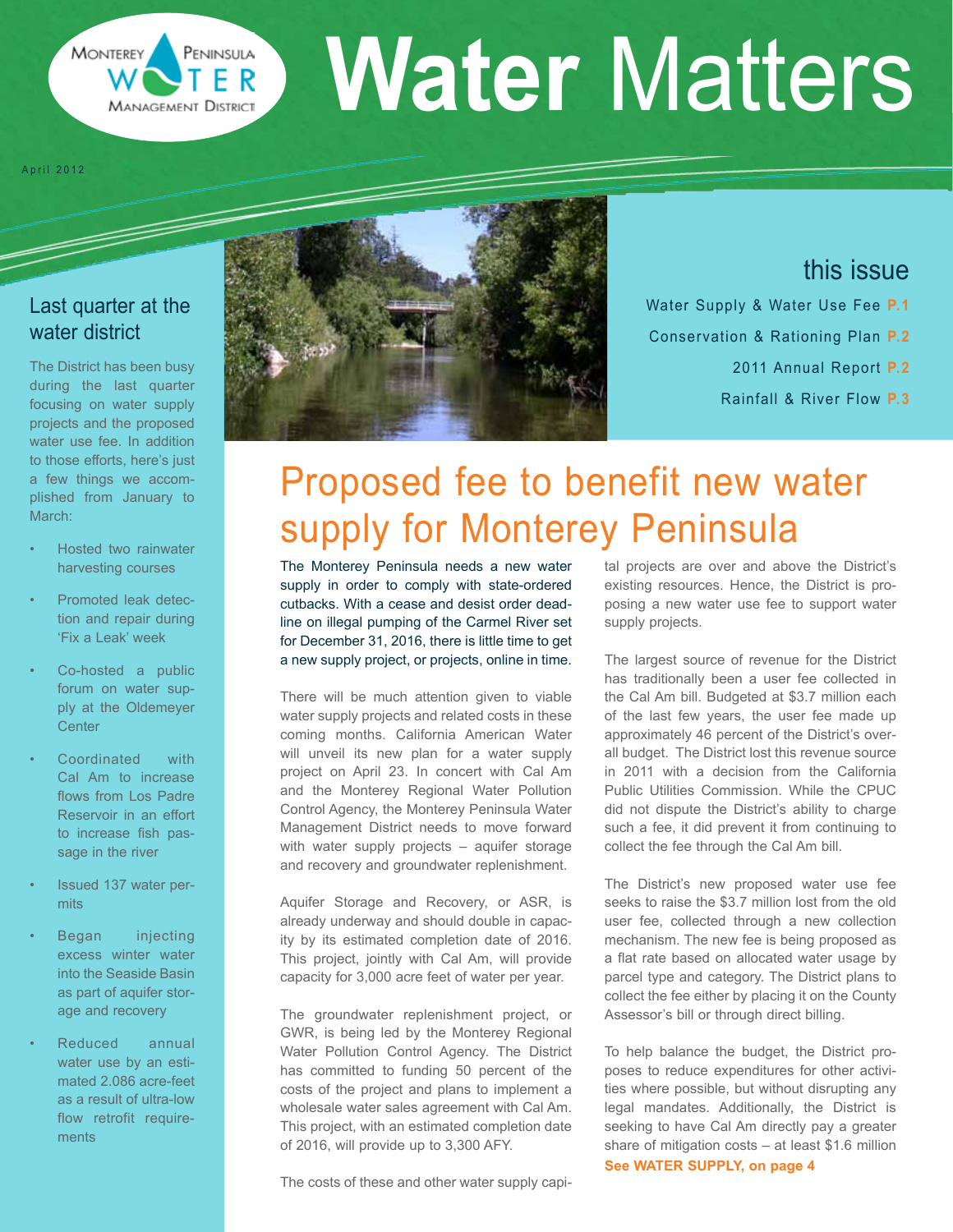#### Annual report now available

Each year, the District publishes an annual report detailing present and future water requirement, revenues and expenditures, and District accomplishments. The following is an excerpt from the report:

*In Water Year 2011, California American Water produced 12,251 acre-feet of water to satisfy water demand, comprised of 8,559 AF from the Carmel River (includes 1,111 AF diverted for injection into and recovery from the Seaside Basin), 3,418 AF from the Seaside Basin and 276 AF from the Sand City desal plant.* 

*Presently, in Water Year 2012, approximately 13,124 acrefeet per year of water are available in the Carmel River and Seaside Groundwater Basins to serve CAW customers within the District. Similarly, approximately 4,710 AFY of water are assumed to be available to serve non-CAW users in the District.* 

*Based on actual water usage during the 2007-2011 period, District staff now estimates that approximately 6,000 to 8,000 AFY on average of new supplies are needed to be developed to replace existing unpermitted unlawful diversions from the Carmel River and production in excess of adjudicated rights in the Seaside Groundwater Basin.*

To view the whole report, visit www.mpwmd.net and click on 'Annual Reports' under the document library.

# **Water Conservation & Standby Rationing**

#### District reminds users of stages, looks to revise non-residential plan

In March, the Monterey Peninsula Water Management District began holding stakeholder meetings with public authority and commercial property representatives to examine the District's Expanded Water Conservation and Standby Rationing Plan. The District plans to facilitate meetings with these stakeholder groups over the coming months in an effort to develop a new rationing plan for non-residential water users.

Rationing is not expected to happen in the immediate future; the intent is to develop a revised plan before rationing is actually needed.

While non-residential users are examining their current rationing plan, the District wants to take the time to remind all users about the various conservation stages.

The Monterey Peninsula has a seven stage Expanded Water Conservation and Standby Rationing Plan. This is a joint program administered by MPWMD and California American Water. As water shortages intensify, higher conservation stages are initiated, however the basic water conservation measures in Stage 1 are always in place. Each category of customer — residential, commercial, golf course, etc. – is asked to conserve an amount proportional to their overall use.

#### Stage 1 Water Conservation

Requirements should be followed at all times.

• Customers complete confidential surveys to implement the tiered rate structure (num-



ber in household, lot size, etc.). Those who use more, pay more.

• Landscape budgets are established for large residential water users (i.e. >32 units average per month), irrigated areas of three acres or more, and all dedicated irrigation meters.

• Water before 9 a.m. or after 5 p.m. unless using drip irrigation or hand water with an automatic shut-off nozzle.

• Even numbered houses (North or East in Carmel) water on Sundays and Thursdays.

• Odd numbered houses (South or West in Carmel) water on Saturdays and Wednesdays.

• Use automatic shut-off nozzles when hand washing a car.

• Fountains and ponds must recirculate water.

• Keep water from wetting streets and sidewalks.

• Potable water should not be used for washing buildings, driveways, patios, parking lots, tennis courts or other hard surfaces.

• Water used for dust control must not be wasted.

• Drinking water must be served only upon request in food service facilities.

• Hotels and motels must meet water efficiency requirements.

• Property managers must inform tenants of water conservation requirements.

• Report changes in use of non-residential property to California American Water.

#### Stage 2

• Landscape water budgets are enforced.

#### Stage 3

• Landscape water budgets are enforced.

• Emergency conservation rates initiated.

#### Stage 4

• Landscape water budgets are enforced.

• California American Water users are asked to cut back further and are notified that rationing is imminent.

• Large residential water users (>12 units per month or >8,976 gallons per month) and irrigators (three or more acres or dedicated irrigation meters) will be asked to immediately reduce watering.

• Non-California American Water users are surveyed to determine rations and California American Water customers are sent surveys again to obtain updates.

• Owners of private wells are asked to reduce water use and are notified that restrictions are imminent.

• Water waste enforcement efforts are intensified

Actual water rationing begins in Stage 5 and continues through Stage 7 with further restrictions.

To view requirements for the remaining rationing stages as well as the full text of the Expanded Water Conservation and Standby Rationing Plan, listed as MPWMD Regulation XV, visit the District's website at *www.MPWMD.net.*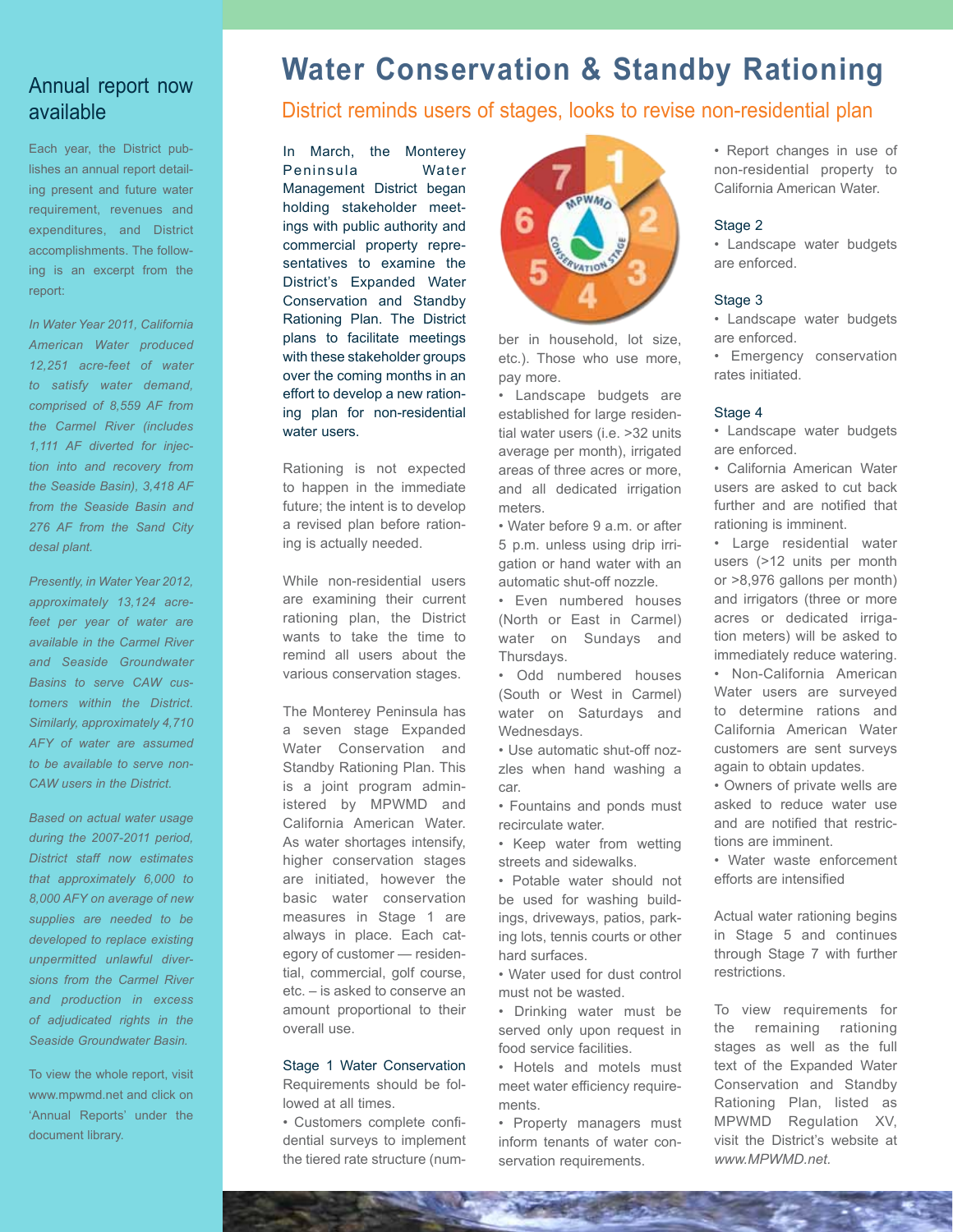

# Data check at mid-point of water year

The first six months of water year, October through March, typically provide 90 percent of the rainfall for the year. For the Monterey Peninsula, the average rainfall is 21.45 inches. To date, this water year has been drier than normal.

March rains gave a beneficial boost, providing 3.94 inches of rain – 118 percent of the average March rainfall. Those rains brought the year-todate total 11.42 inches of rain. That's 60 percent of the 18.99 inch average for this period.

People may wonder how rainfall relates to available water supply. While rainfall is needed, runoff is usually a better indicator of water supply. Carmel River unimpaired runoff for the October-March period at San Clemente Dam totaled 11,235 acre-feet, which represents 21 percent of the 53,701 AF of runoff expected for the period. Based on runoff statistics from 1902-1996, an additional 3,250 AF of runoff (or more) is expected with a 75 percent reliability over the next six months. This expectation would finish the year at 14,485 AF and would classify Water Year 2012 as 'Dry,' the second lowest of the seven-tiered water supply index that ranges from 'Critically Dry' to 'Extremely Wet.'

One dry year does not indicate a drought. A hydrologic drought for the Monterey Peninsula is defined as two or more consecutive 'Dry' or 'Critically Dry' years. Based on this definition, it would take a 'Dry' or 'Critically Dry' Water Year 2013 to create physical drought conditions.

With a dry year, conservation becomes more important. Peninsula residents are encouraged to take steps to be 'water wise.' Visit *www.montereywaterinfo.org* for information on how to conserve.

# In the field



**February 2012: Staff checks water quality at the District's phase one site for aquifer storage and recovery. The water is tested for certian** 



**field parameters and collected for further lab analysis. The water quality monitoring is done as part of ASR permit requirements and to document how Carmel River water interacts with native Seaside groundwater.** 

#### SLOW THE FLOW Your Quarterly Conservation Tip

The average household's leaks can account for more than 10,000 gallons of wasted water each year. Sometimes you may have a leak and not even know it. The best indication will be a high bill compared to past use.

The first step is to determine whether you actually have a leak, or are just using more water than you expected. Many customers are surprised how much water can be used for activities such as watering the lawn.

There are often two reasons for mysterious water leaks: a household leak or a leak between the meter and the house. Most household leaks such as worn toilet flappers, dripping faucets and leaking showerheads are easily correctable. MPWMD can help locate such common leaks and offers free low-flow replacement showerheads and faucet aerators.

External leaks can be harder to locate. If you and/or a plumber are unable to locate any leaks, yet you continue to see unexplained high usage on your water bill, you should address the issue with California American Water at 831-646-3287.

If you have followed these steps and have not reached a satisfactory conclusion on the reason for high water usage, you may contact the California Public Utlitlies Commission consumer affairs branch at 1-800-649-7570 or write to:

CPUC Consumer Affairs 505 Van Ness Avenue San Francisco, CA 94102